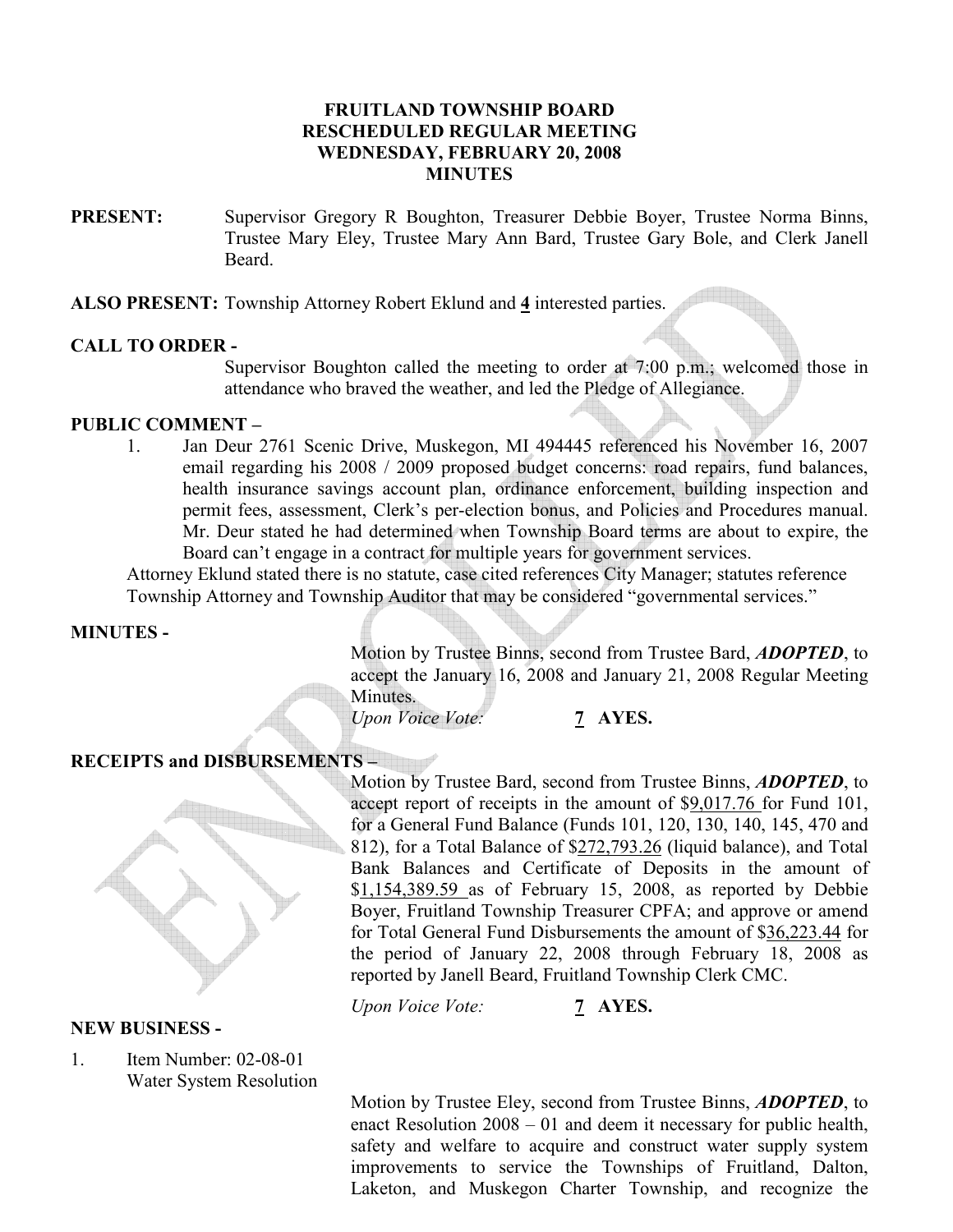FRUITLAND TOWNSHIP BOARD FEBRUARY 20, 2008 RESCHEDULED REGULAR MEETING MINUTES Page 2 extensive study that it is not desirable for the Local Units to finance the project alone and cooperate with the Muskegon County of Public Works in the acquisition of County bond not to exceed \$10,000,000, and other commitments as assigned by the Resolution.

ROLL CALL VOTE:

Trustee Bard AYE, Trustee Bole AYE, Trustee Binns AYE Trustee Eley AYE, Treasurer Boyer AYE, Clerk Beard AYE, Supervisor Boughton AYE Supervisor Boughton declared Resolution 2008 – 01 Public Water System Bonding duly adopted.

Treasurer Boyer to confirm with Township Auditor if Fruitland Township Budget needs to reflect collection of water system payments by the County on behalf of Fruitland Township, and the liability incurred with the participation in the bonding.

2. Item Number: 02-08-02

Terms of Settlement Resolution

Case 06-44788 CH, Maciejewski v. Muskegon Couty Road Commission

Motion by Trustee Eley, second from Treasurer Boyer, **ADOPTED**, to enact Resolution 2008 – 02 for the Conditional Settlement regarding litigation of Charles and Betty Maciejewski and the Muskegon County Road Commission for Simonelli Road, north of Duck Lake Road right-of-way, Case 06-44788 CH.

ROLL CALL VOTE:

Trustee Bard AYE, Trustee Bole NAY, Trustee Binns AYE Trustee Eley AYE, Treasurer Boyer AYE, Clerk Beard AYE, Supervisor Boughton AYE

Supervisor Boughton declared Resolution 2008 – 02 duly adopted at the February 20, 2008 Rescheduled Regular meeting of the Fruitland Township Board.

3. Item Number: 02-08-03 North Central Muskegon County Joint Planning Commission Motion by Trustee Eley, second from Trustee Binns, **ADOPTED**, to

enact Resolution of 2008 – 03, under Public Act 226 of 2003, and agree to contribute 1000.00 per calendar year to continue the implementation of the comprehensive plan and participate in the North Central Muskegon County Joint Planning Commission. Upon Voice Vote: 7 AYES.

4. Item Number: 02-08-04 Farm Land Resolution

> Motion by Trustee Eley, second from Trustee Bole, **ADOPTED**, to enact Resolution 2008 – 03 Farm Land Resolution as presented by the Muskegon County Soil Conservation District. Upon Voice Vote: 7 AYES.

- 5. Item Number: 02-08-05 2008 Salary Resolutions
	- a. Resolution 2008 04 Establish Fruitland Township Trustee Salary for Fiscal Year 2008 / 2009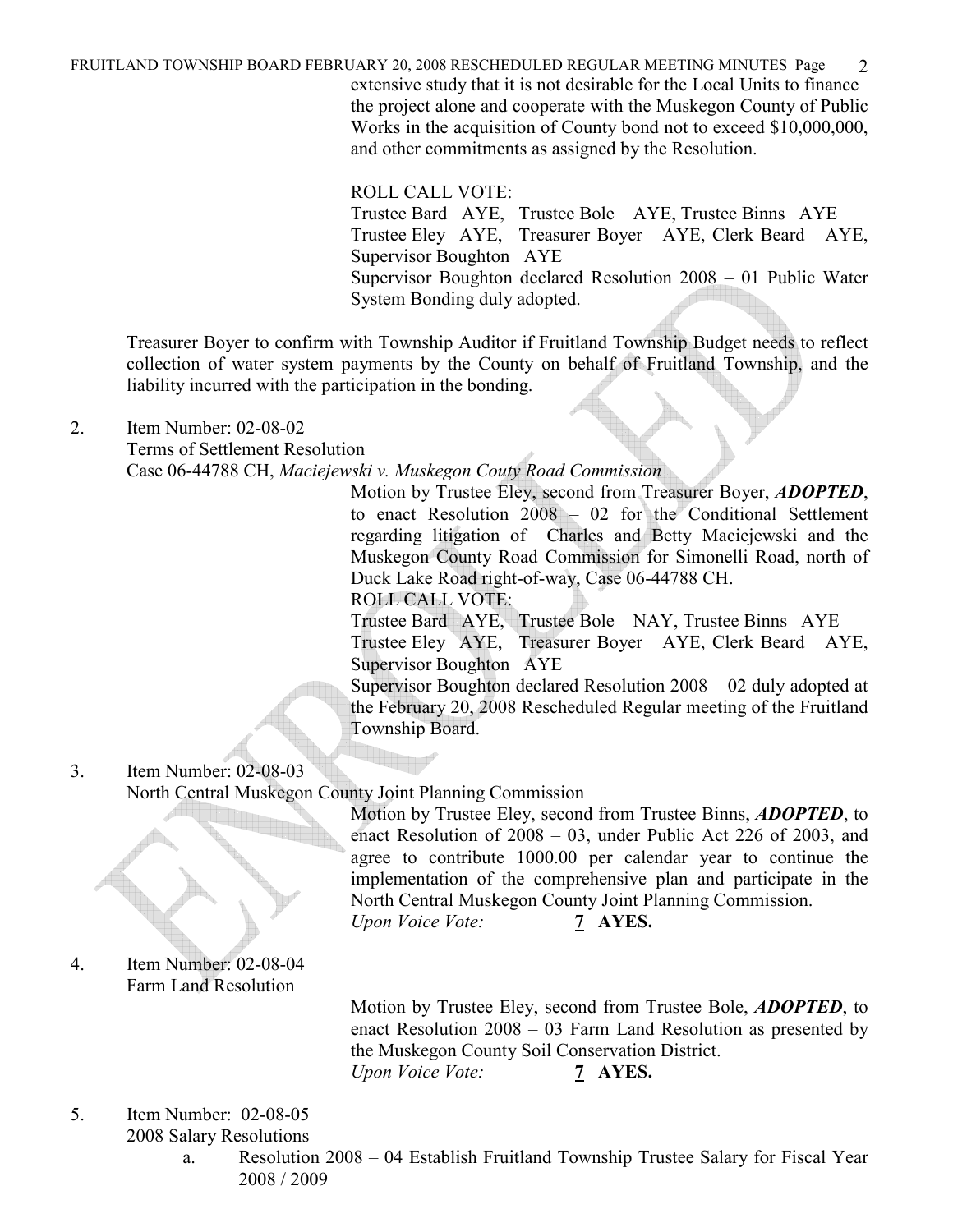FRUITLAND TOWNSHIP BOARD FEBRUARY 20, 2008 RESCHEDULED REGULAR MEETING MINUTES Page 3

Motion offered by Treasurer Boyer, second from Trustee Binns, ADOPTED, to establish the salary of each of the Trustees, as of April 1, 2007, for the Township of Fruitland at a proper level of 3,660.38 for the Fiscal Year of April 01, 2008 through March 31, 2009.

ROLL CALL VOTE: Trustee Bard AYE, Trustee Bole AYE, Trustee Binns AYE Trustee Eley AYE, Treasurer Boyer AYE, Clerk Beard NAY, Supervisor Boughton AYE

b. Resolution 2008 - 05 Establish Fruitland Township Supervisor Salary for Fiscal Year 2008 / 2009

> Motion by Trustee Binns, second from Trustee Eley, **ADOPTED**, to establish the salary of the Supervisor of the Township of Fruitland at a proper level of 31,314.19 for the Fiscal Year of April 01, 2008 through March 31, 2009. ROLL CALL VOTE:

> Trustee Bole AYE, Trustee Binns AYE Trustee Eley AYE, Treasurer Boyer AYE, Clerk Beard NAY, Trustee Bard AYE, Supervisor Boughton AYE

c. Resolution 2008 – 06 Establish Clerk Salary for Fiscal Year 2008 / 2009

Motion by Trustee Eley, second from Treasurer Boyer, ADOPTED, to establish the salary of the Clerk of the Township of Fruitland at a proper level of 31,314.19 as a base salary for the Fiscal Year of April 01, 2008 through March 31, 2009, and 1,500 per election, excluding the August 2008 Primary Election and the November 2008 General Election, only through to November 04, 2008. This 1,500 provision shall expire on November 04, 2008.

ROLL CALL VOTE:

Trustee Bard AYE, Trustee Bole AYE, Trustee Binns AYE Trustee Eley AYE, Treasurer Boyer AYE, Clerk Beard NAY, Supervisor Boughton AYE

Trustee Eley stated the Salary of the Clerk can not be decreased unless the official agrees in writing, and requested Clerk Beard submit written consent to forgo election portion of the Clerk's Salary; Clerk Beard decline request.

d. Resolution 2008-07 Establish Treasurer Salary for Fiscal Year 2008 / 2009

Motion by Trustee Eley, second from Trustee Binns, **ADOPTED**, to establish the salary of the Treasurer of the Township of Fruitland at a proper level of 31,314.19 for base salary with both winter and summer tax collection, for the Fiscal Year of April 01, 2008 through March 31, 2009.

ROLL CALL VOTE:

Trustee Bole AYE, Trustee Binns AYE Trustee Eley AYE, Treasurer Boyer AYE, Clerk Beard NAY, Trustee Bard AYE, Supervisor Boughton AYE

#### 6. Life Insurance

Building, Electrical, and Mechanical Inspector

Motion, by Treasurer Boyer, second from Trustee Eley, **ADOPTED** AS AMENDED, to reinstate life insurance benefit for the positions